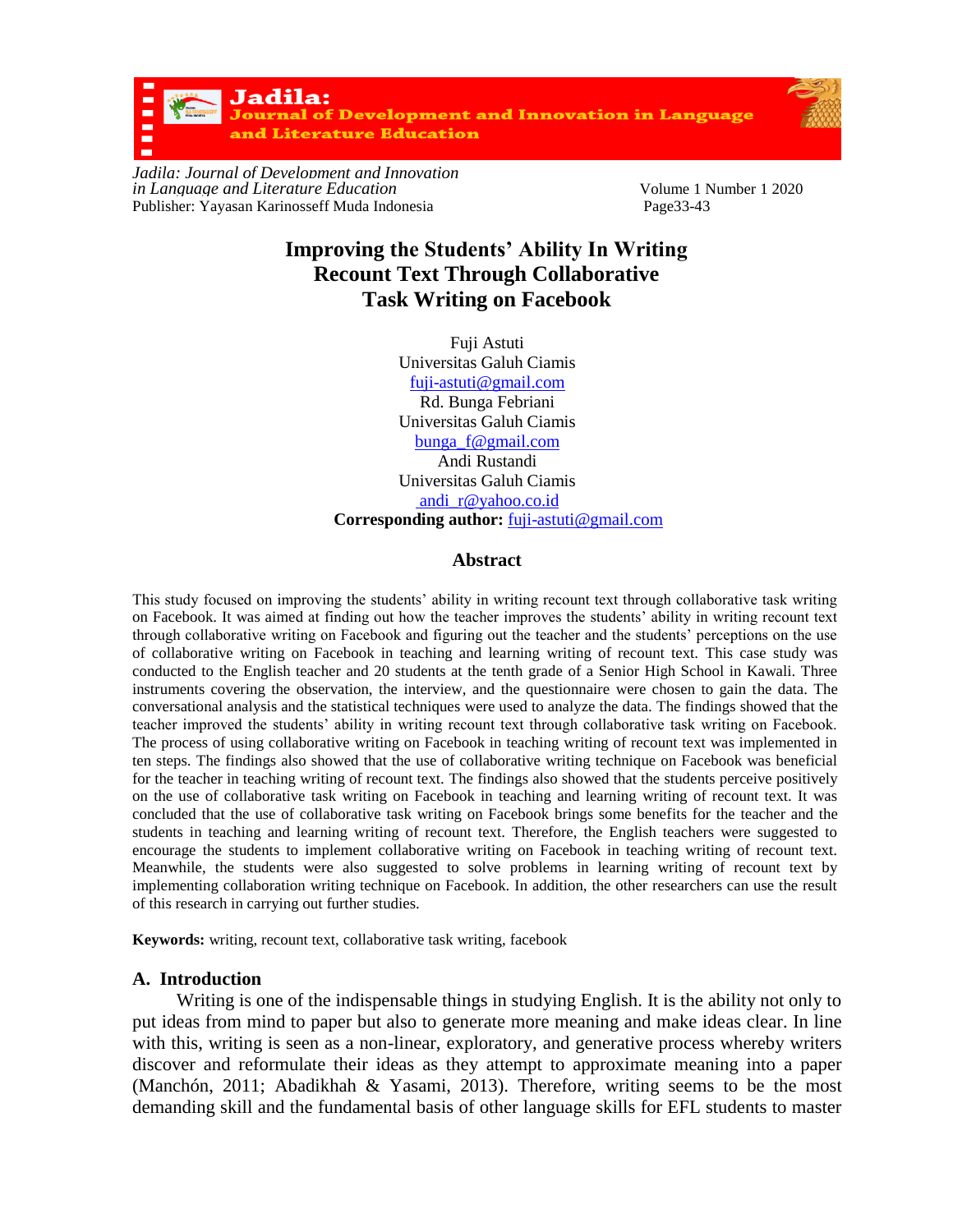(Marleni, 2020; Rahmawati, et al., 2020). Writing skill must be supported by reading skill because by reading a a lot, student could write their ideas (Sofyan, et al. 2019; Dhillon, et al., 2020; Martina, et al., 2020) . Likewise, English writing skill is the fundamental basis of other linguistic skills in speaking, listening, and reading (Li, 2013, p. 1). In short, writing is the fundamental basis and inseparable part because if the writer wants to master speaking, listening, and reading skill, he/she should writing skill at first.

Students at Senior High School level are expected to be able to write various kinds of genre texts which one of those texts is recount text. It is a kind of texts that retells the writers' activities or experiences in the past. Knapp and Watkins (2005, p. 223) define that "recounts are the simplest text type in this genre which are sequential texts that do little more than sequence a series of events." In short, recount text is a kind of texts which retells the writers' activities or experiences in the past in logical sequence in which the purpose is to entertain the readers. It is expected that the students are able to improve their ability in writing recount text.

However, the writer found that the students faced some difficulties in writing recount text such as difficulties in understanding its structures. Besides, they also faced difficulties in using appropriate tenses of recount text. In addition, they faced difficulties in developing the story of the recount text. Likewise, differences in the language structures, the manner of expressing thoughts, writing styles, and other culturally varying factors greatly affect the writing of foreign language learners (Ahmed, 2016, p. 932). As a result, they often get stuck in the middle of their writing. Likewise, writing is also a difficult skill to improve in a short period of time.

This research focuses on the use of collaborative writing on social media of Facebook. It is an example of an online social networking site which allows friends and families to share information and stay connected with one another. The penetration of information technology, especially in social media in Indonesia is very high, especially in the use of Facebook. From the distribution of age, it appears that most Facebook users are school students. Several social media tools such as MySpace, Facebook and Twitter are tools that could be used for educational purposes (Al-Rahmi, 2017, p. 527). Furthermore, the writer focuses on Facebook because it is mostly used by the students and it is able to be used for collaborative writing in teaching writing of recount text.

Recently, there has been a lot of discussion about the integration of collaborative writing on Facebook in language classrooms, for examples, previous studies conducted by Ananthan and Said (2019), Bailey and Judd (2018), and Mahmud and Wong (2018). Regarding the previous studies described, it is obvious that collaborative writing on Facebook is effective in improving students' writing skill, interest, and motivation. This research has the similarities with those three previous studies because it investigated the use of collaborative writing on Facebook in teaching and learning writing.

However, their studies were focused on ESL students' apprehension towards writing, second language (L2) writing performance, and peer assessment's integration for an English Critical and Creative Writing class. Conversely, it is focused on improving the students' ability in writing recount text through collaborative writing on Facebook.

Based on the background of the study, the research questions that the writer formulates are as follows: (1) How does the teacher improve the students' ability in writing recount text through collaborative writing on Facebook?; (2) How does the teacher perceive the use of collaborative writing on Facebook in teaching and learning writing of recount text?; and (3) How do the students perceive the use of collaborative writing on Facebook in teaching and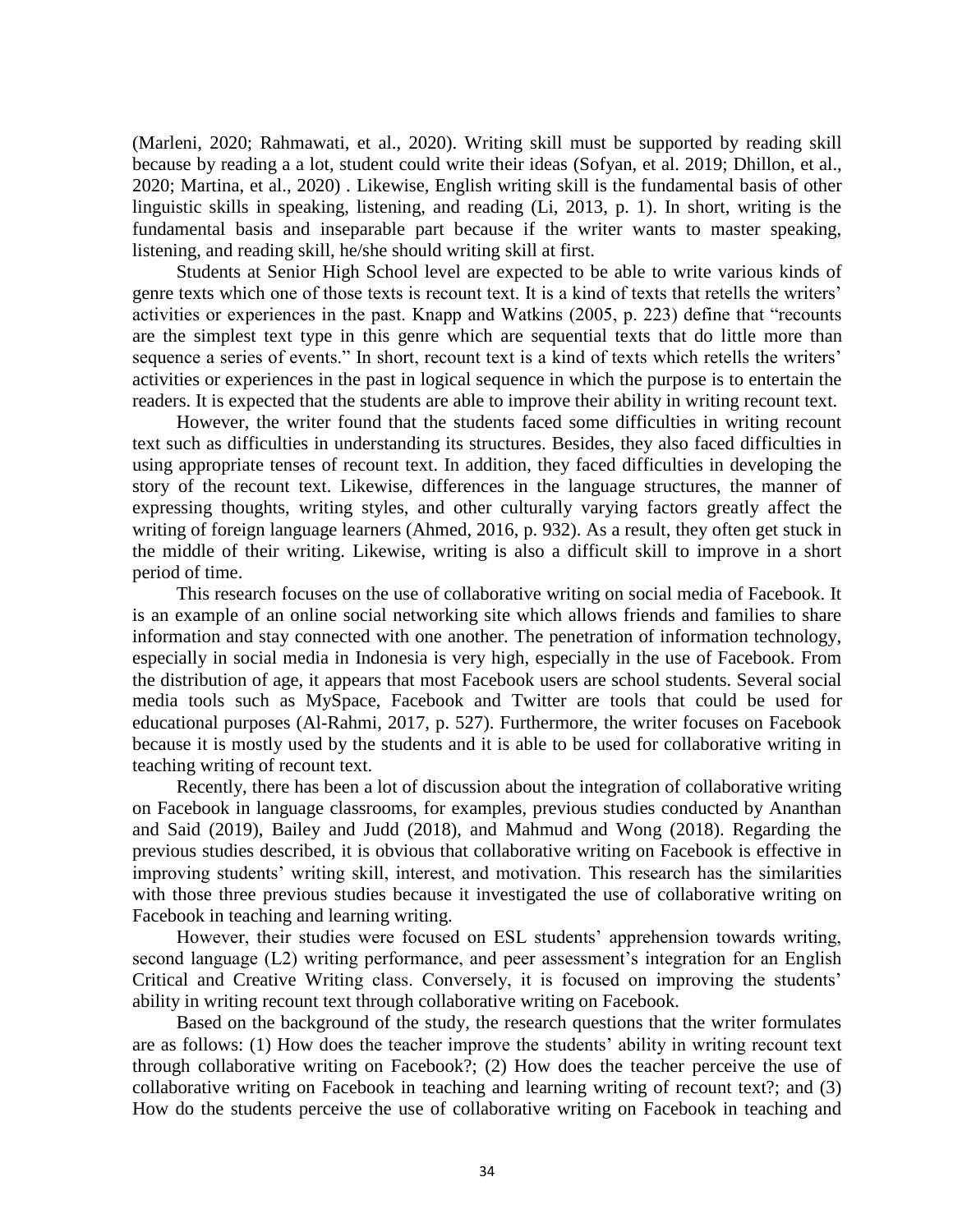learning writing of recount text? Meanwhile, the purposes of this research are: (1) To find out how the teacher improves the students' ability in writing recount text through collaborative writing on Facebook. (2) To figure out the teacher's perceptions on the use of collaborative writing on Facebook in teaching and learning writing of recount text. (3) To figure out the students' perceptions on the use of collaborative writing on Facebook in teaching and learning writing of recount text.

## **B. Research Methodology**

This research was conducted to the English teacher and the students at the tenth grade of a Senior High School in Ciamis, especially Kawali district. A qualitative method was used as a method in this research. In this case, qualitative research methods were observed and recorded by the researcher which comes from various sorts of data, and the methods used to collect them (oral and written language practices, interviews, documents, and observations (Wei & Moyer, 2008, p. 23). Relevant to the purposes and research questions, a case study design was used in this research. In this case, case studies are usually concerned with the individual, not with the general patterns of a population (Wei & Moyer, 2008, p. 98). The writer took 20 students from class XI-IPS 1 and the English teacher at the tenth grade of a Senior High School in Kawali as the sample of the research.

To collect the data, the writer did the following research procedures. First, the writer constructed the research instruments consisting of the observation, the interview, and the questionnaires. In conducting observation, the writer observed three sessions of the teaching and learning activity in the classroom by videotaping. It was carried out on 8th, 10th, and 15th of January, 2020. It was conducted by using blended learning. The first and the third meeting were conducted in the inside of the classroom. Meanwhile the second meeting was conducted in the outside of the classroom. In observing the participants, the writer just observed and did not involve directly in the activity by recording all the activities in the classroom.

The interview was also conducted too the teacher which was used to support the result of the observation. Furthermore, there were five (5) questions in the interview which were adapted from Ibrahim, et al. (2018, pp. 64-65). It was carried out on 15th of January, 2020. Furthermore, the writer acted as the interviewer and the teacher acted as the interviewee. At the same time, all the interview conversation was recorded by the writer by using audio recorder.

After that, the questionnaire was also distributed to 20 students from class XI-IPS 1. The questionnaires consisted of ten (10) statements. Meanwhile, in filling out the questionnaire, the students should respond to some statements by placing the checklist  $[\sqrt{\ }]$  on every answer's column. It was carried out on 15th of January, 2020. After collecting the results of the instruments, the writer  $\left| i$ -[1]analyzed them to correlate with the research questions. The writer used two data analysis techniques to analyze the three research instruments including the conversational analysis and the statistical techniques which were adapted from Dawson (2007, p. 123).

## **C. Result and Discussion Result**

After collecting the data from the research instruments, the writer conducted the analysis that was described as follows: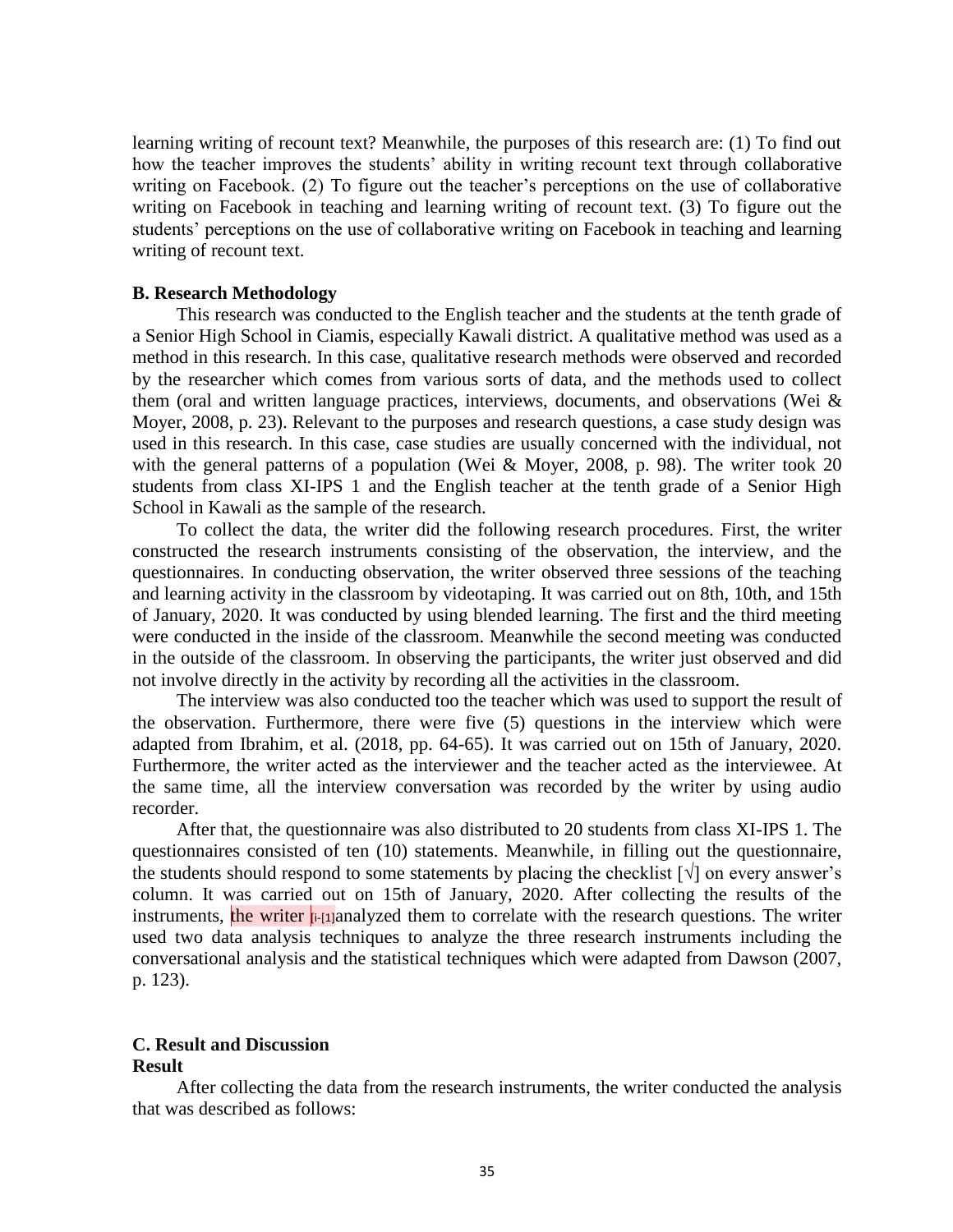## **1. The teacher's ways in improving the students' ability in writing recount text through collaborative writing on Facebook**

As stated in the first chapter, the first research question in this research was stated in the following question: "How does the teacher improve the students' ability in writing recount text through collaborative writing on Facebook?" In this case, the results of the observation were triangulated with the results of the interview on the first and the second questions to answer the first research question. It was aimed at finding out how the teacher improves the students' ability in writing recount text through collaborative writing on Facebook.

The results of the observation which were correlated with the results of the interview on the first and the second questions showed that the teacher improved the students' ability in writing recount text through collaborative writing on Facebook. In this case, collaborative writing technique on Facebook was used because it could improve the students' motivation and confidence in writing recount text. Besides, they could write recount text collaboratively anywhere and anytime because it could be accessed online. The process of using collaborative writing on Facebook in teaching writing of recount text was implemented in several steps. The first, the teacher reviewed briefly the definition of recount text to be learned by the students before implementing collaborative writing on Facebook.

The second, the teacher discussed briefly about Facebook with the students. The third, the teacher also explained and correlated collaborative writing on Facebook with the students. The fourth, the teacher instructed the students to make small groups of four before teaching writing of recount text through collaborative writing on Facebook. The fifth, the teacher instructed the students to make a recount text based on their own experiences. It was done collaboratively in order to improve the students' interaction. The sixth, the teacher opened and showed a class group on Facebook site to the students. Besides that, he also instructed to post their recount text on Facebook. The seventh, the students in group were allowed to post comments and corrections on other groups' recount texts which have been posted on Facebook group.

The eighth, the teacher and the students discussed about recount texts which have been written and posted by the students on online Facebook group. It was done by giving feedback comments and corrections on other groups' recount texts. In this case, feedback comments and corrections were done by discussing grammatical and mechanical structures of the texts. The ninth, the groups were instructed to revise and edit their own recount text based on the previous feedback comments and corrections from the other groups. After revised and edited their texts, they were instructed to submit and post their final corrections to the teacher's Facebook for assessment and evaluation. The last, the teacher organized a plenary coding session for the students to correct their grammar mistakes on recount texts. Those steps were quite similar with the steps in implementing collaborative writing on Facebook in teaching writing which were proposed by Ahmed (2017, p. 149).

## **2. The teacher's perceptions on the use of collaborative writing on Facebook in teaching and learning writing of recount text**

As stated in the first chapter, the second research question in this research was stated in the following question: "How does the teacher perceive the use of collaborative writing on Facebook in teaching and learning writing of recount text?" In this case, the results of the interview on the third, the fourth, and the fifth questions were triangulated with the relevant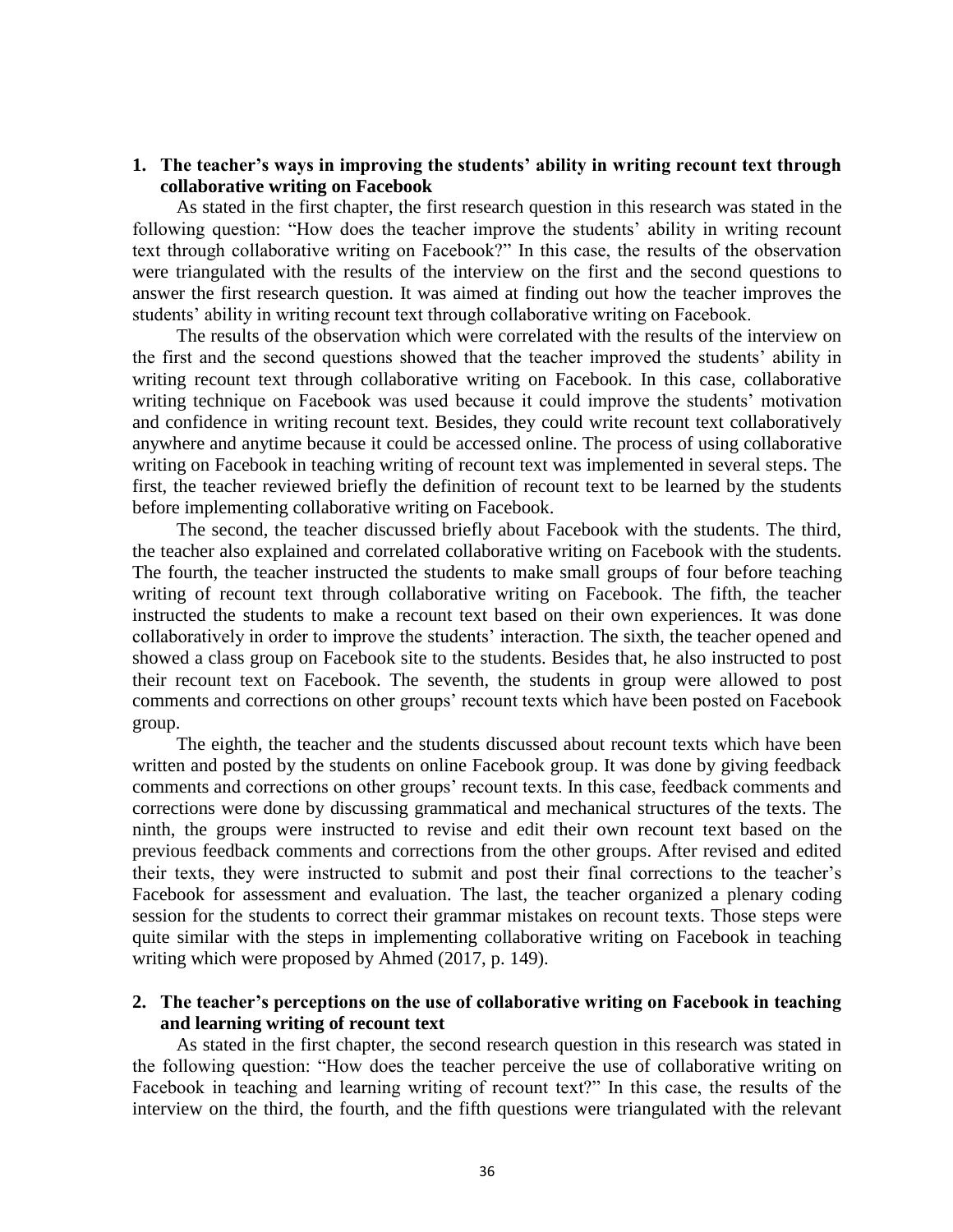theories in the second chapter to answer the second research question. It was aimed at figuring out the teacher's perceptions on the use of collaborative writing on Facebook in teaching and learning writing of recount text.

In summary, the results of the interview on the third to the fifth questions showed that the use of collaborative writing technique on Facebook helped the teacher in teaching writing of recount text. It was because of saving time and encouraging great opportunities in writing recount text. Besides, it improved the students' ability in writing recount text and increased their academic writing skill because of having unlimited learning time to write and helping each other in composing and revising the results collaboratively. In addition, it was also beneficial for the students be more active, creative, and interactive in writing recount text. Furthermore, it could also encourage students' motivation, attitude, and attention in writing recount text. In addition, it could also reduce students' difficulties in grammar and vocabulary. In line with this, Talib and Cheung (2017, p. 47) argue that "collaborative writing was useful in helping them to improve their grammatical accuracy and vocabulary acquisition."

# **3. The students' perceptions on the use of collaborative writing on Facebook in teaching and learning writing of recount text**

As stated in the first chapter, the third research question in this research was stated in the following question: "How do the students perceive the use of collaborative writing on Facebook in teaching and learning writing of recount text?" In this case, the results of the questionnaires were triangulated with the relevant theories in the second chapter to answer the third research question. It was aimed at figuring out the students' perceptions on the use of collaborative writing on Facebook in teaching and learning writing of recount text.

having analyzed the students' responses on the questionnaires by presenting and explaining each question, the writer presented the results into the following figure 4.3 to figure out the students' perceptions on the use of collaborative writing on Facebook in teaching and learning writing of recount text.



**Figure 4.1 The percentages of students' responses on the questionnaires**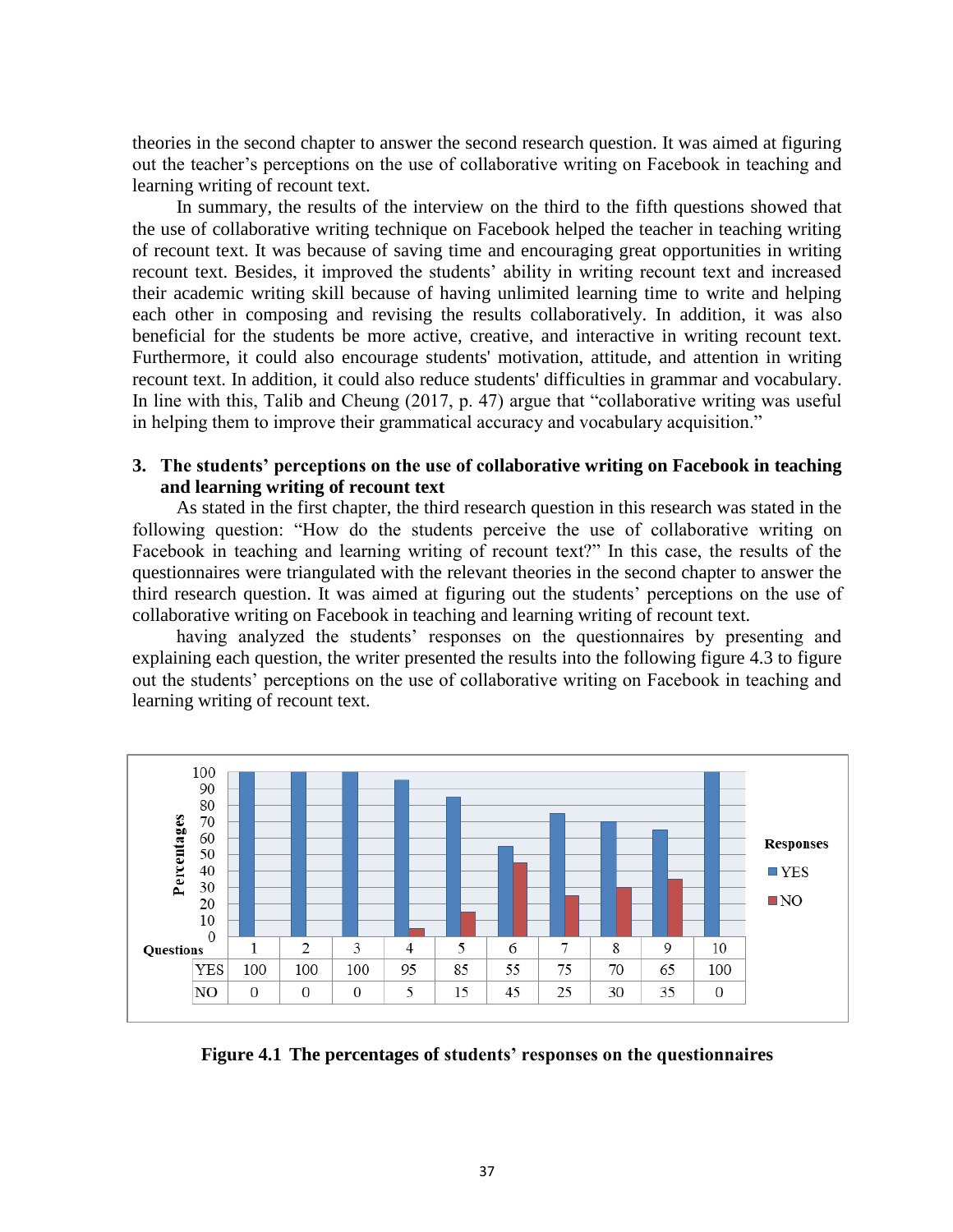Based on the figure 4.1, all students responded that they could write recount text better when they worked collaboratively on Facebook. It was supported by 20 students and the percentage was 100%. Besides, they responded that they could plan, write, and revise recount text better when they worked collaboratively on Facebook. It was supported by 20 students and the percentage was 100%. Meanwhile, they responded that they preferred writing recount texts when they worked collaboratively with friends on Facebook than when they worked alone. It was supported by 20 students and the percentage was 100%.

In this case, they responded that they preferred their teacher to use more group activities / assignments such as writing collaborative texts on Facebook. It was supported by 19 students and the percentage was 95%. In this regard, they responded that collaborative writing on Facebook was useful for their English writing. It was supported by 17 students and the percentage was 85%. Furthermore, they responded that collaborative writing on Facebook has helped them write recount texts faster in English. It was supported by 11 students and the percentage was 55%. Besides, they responded that collaborative writing on Facebook has helped them to find out how to improve their recount text writing better. It was supported by 15 students and the percentage was 75%.

Meanwhile, they responded that collaborative writing on Facebook has helped them overcome difficulties in vocabulary and grammar in writing recount texts. It was supported by 14 students and the percentage was 70%. Furthermore, they responded that collaborative writing on Facebook helped improve their English writing, especially in writing recount texts. It was supported by 13 students and the percentage was 65%. In addition, they responded that collaborative writing on Facebook has helped them to express themselves in the language of writing recount texts better. It was supported by 20 students and the percentage was 100%.

To conclude, the students perceive positively on the use of collaborative writing on Facebook in teaching and learning writing of recount text. In this case, they could plan, write, and revise recount text better and faster. Therefore, they preferred writing recount text collaboratively and suggested their teacher to use more group activities / assignments by empowering collaborative writing on Facebook. Moreover, it was useful for their writing of recount text and helped them overcome difficulties in vocabulary and grammar. Besides, it improved their English writing, especially in writing recount text and helped them to express themselves in the language of writing recount texts better.

#### **Discussion**

This research focused on improving the students' ability in writing recount text through collaborative writing on Facebook at the tenth grade of a Senior High School in Kawali. The results of the observation had been correlated with the results of the first and the second interview to answer the first research question. The findings could be concluded that the teacher improved the students' ability in writing recount text through collaborative writing on Facebook. The process of using collaborative writing on Facebook in teaching writing of recount text was implemented in ten steps. Those steps were quite similar with the steps in implementing collaborative writing on Facebook in teaching writing which were proposed by Ahmed (2017, p. 149).

The results of the interview on the third to the fifth questions had been analyzed to answer the second research question. The findings could be concluded that the use of collaborative writing technique on Facebook helped the teacher in teaching writing of recount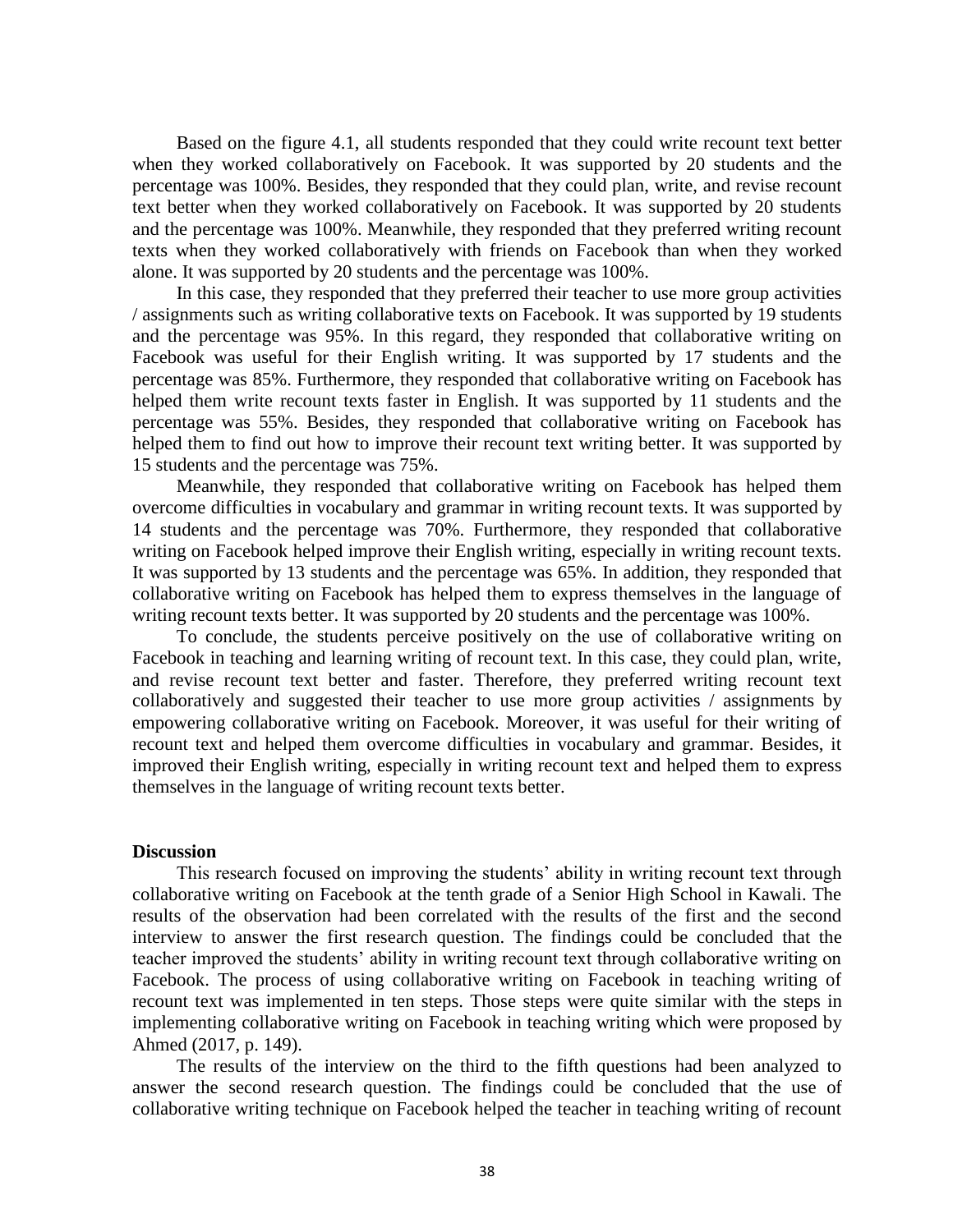text. The results of the questionnaires from the first to the tenth questions had been also analyzed to answer the third research question. The findings could be concluded that the students perceive positively on the use of collaborative writing on Facebook in teaching and learning writing of recount text. In this case, they could plan, write, and revise recount text better and faster.

To support the findings of the present research, some previous studies pertinent to improving the students' ability in writing recount text through collaborative writing on Facebook have been conducted. One of them is a study from Ananthan and Said (2019) entitled "The Effects of Collaborative Writing through Facebook on Pupils' ESL Writing Apprehension." They concluded that there were significant effects of using Facebook in collaborative writing on ESL students' writing apprehension level. The findings of the previous study conducted by Ananthan and Said (2019) also supported the findings of the present research which found that the use of collaborative writing on Facebook improved the students' ability in writing recount text and increased their academic writing skill.

However, there were some differences between this research and the previous study which was initially conducted. The previous study conducted by Ananthan and Said (2019) did not investigate the teacher's ways in improving the students' ability in writing recount text through collaborative writing on Facebook. Furthermore, Ananthan and Said (2019) focused on determining how using Facebook in collaborative writing effects ESL students' apprehension towards writing. However, this research investigated the teacher's ways in improving the students' ability in writing recount text through collaborative writing on Facebook which seem similar with the steps proposed by Ahmed (2017, p. 149).

Furthermore, the study about the use of collaborative writing on Facebook was also conducted by Bailey and Judd (2018) entitled "The Effects of Online Collaborative Writing and TOEIC Writing Test-Preparation on L2 Writing Performance." They concluded that the students increased their writing accuracy on social media platforms like Facebook. The findings of the previous study conducted by Bailey and Judd (2018) also strengthened the findings of the present research which found that the use of collaborative writing on Facebook improved their writing recount text better and faster.

However, there were some differences between this research and the previous study which was initially conducted. The previous study conducted by Bailey and Judd (2018) did not investigate the teacher and the students' perceptions on the use of collaborative writing on Facebook in teaching and learning writing of recount text. Furthermore, Bailey and Judd (2018) focused on analyzing the effects of online collaborative writing and the Test of English for International Communication (TOEIC) writing training on writing performance. Meanwhile, this research investigated the teacher and the students' perceptions on the use of collaborative writing on Facebook in teaching and learning writing of recount text.

Other writers, a study about the use of collaborative writing on Facebook was also conducted by Mahmud and Wong (2018) entitled "Facebook and Collaborative Learning: An Empirical Study on Online Assessment." They concluded that the incorporation of online peer assessment and collaborative learning environment enhance students' interest and motivation. The findings of the previous study conducted by Mahmud and Wong (2018) also acknowledged the findings of the present research which found that the use of collaborative writing on Facebook encouraged students' motivation, attitude, and attention in writing recount text.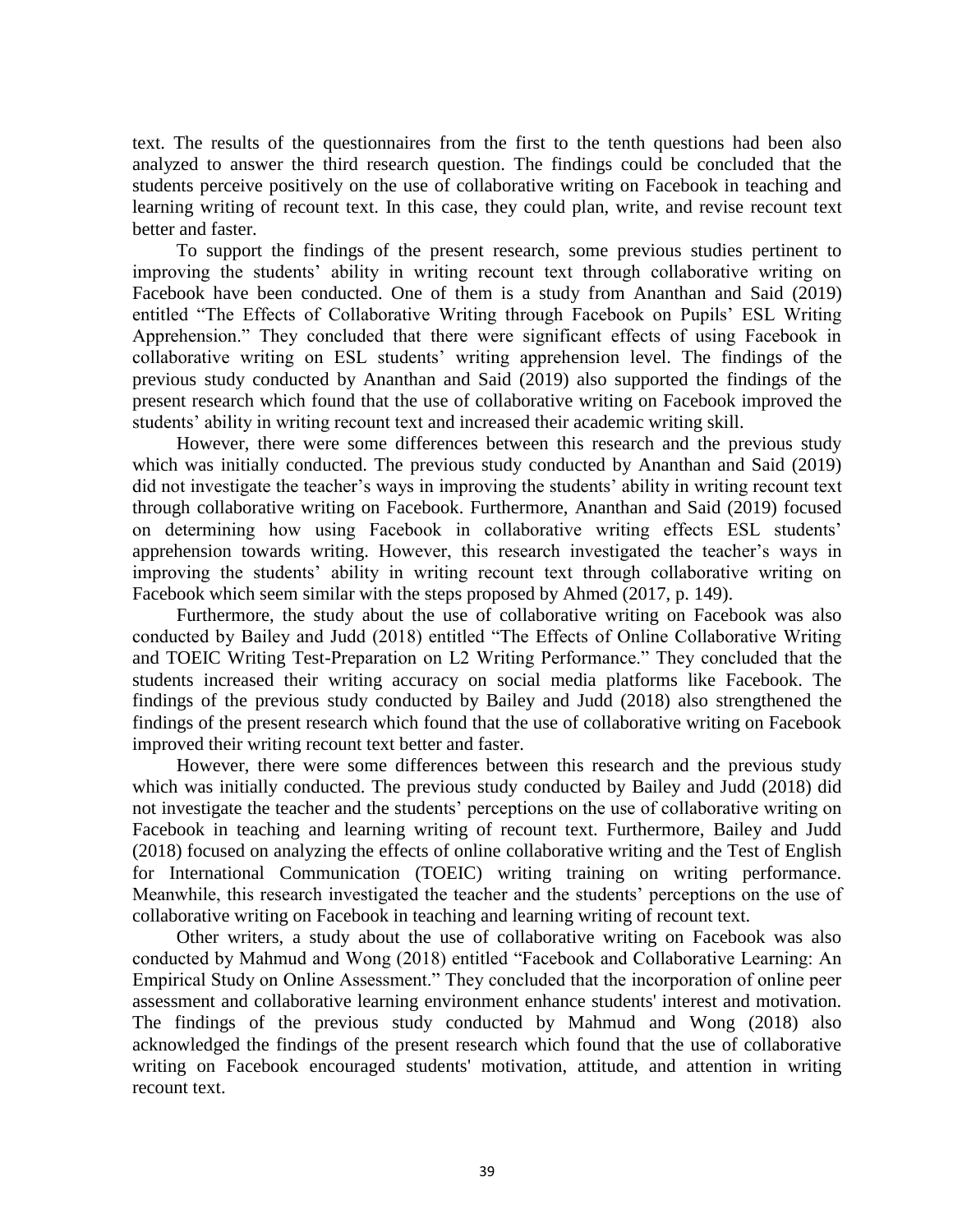However, the previous study conducted by Mahmud and Wong (2018) did not investigate the teacher's ways in improving the students' ability in writing recount text through collaborative writing on Facebook. Furthermore, Mahmud and Wong (2018) focused on peer assessment's integration for an English Critical and Creative Writing class. However, this research investigated the teacher's ways in improving the students' ability in writing recount text through collaborative writing on Facebook which seem similar with the steps proposed by Ahmed (2017, p. 149).

## **D. Conclusions and Suggestions Conclusions**

There are three broad conclusions to answer the research questions. The first conclusion showed that the teacher improved the students' ability in writing recount text through collaborative writing on Facebook. The teacher used ten steps to improve the students' ability in writing recount text through collaborative writing on Facebook. Those steps were quite similar with the steps in implementing collaborative writing on Facebook in teaching writing which were proposed by Ahmed (2017, p. 149).

The second conclusion showed that the use of collaborative writing technique on Facebook was beneficial for the teacher in teaching writing of recount text. The third conclusion showed that the students perceive positively on the use of collaborative writing on Facebook in teaching and learning writing of recount text.

### **Suggestions**

Regarding the conclusions, the English teachers were suggested to encourage the students to implement collaborative writing on Facebook in teaching writing of recount text. Meanwhile, the students were also suggested to solve problems in learning writing of recount text by implementing collaboration writing technique on Facebook. In addition, the other researchers can use the result of this research in carrying out further studies.

## **References**

- Ahmed, M. (2016). Using Facebook to develop grammar discussion and writing skills in English as a foreign language for university students. Qassim: *Sino-US English Teaching*, *13*(12), 932-952.
- Ali, A. (2016). Medical students' use of Facebook for educational purposes. London, *Perspect Med Educ, 5*(1), 163–169
- Al-Rahmi, W. M. (2017). A model of using social media for collaborative learning to enhance learners' performance on learning. Kuala Lumpur: *Journal of King Saud University – Computer and Information Sciences*, *29*(1), 526–535.
- Al Tai, Y. (2015). The effect of collaboration on Omani students' writing: A comparison between individual, pair and group work. Oman: *European Scientific Journal*,  $I(1)$ 154-171.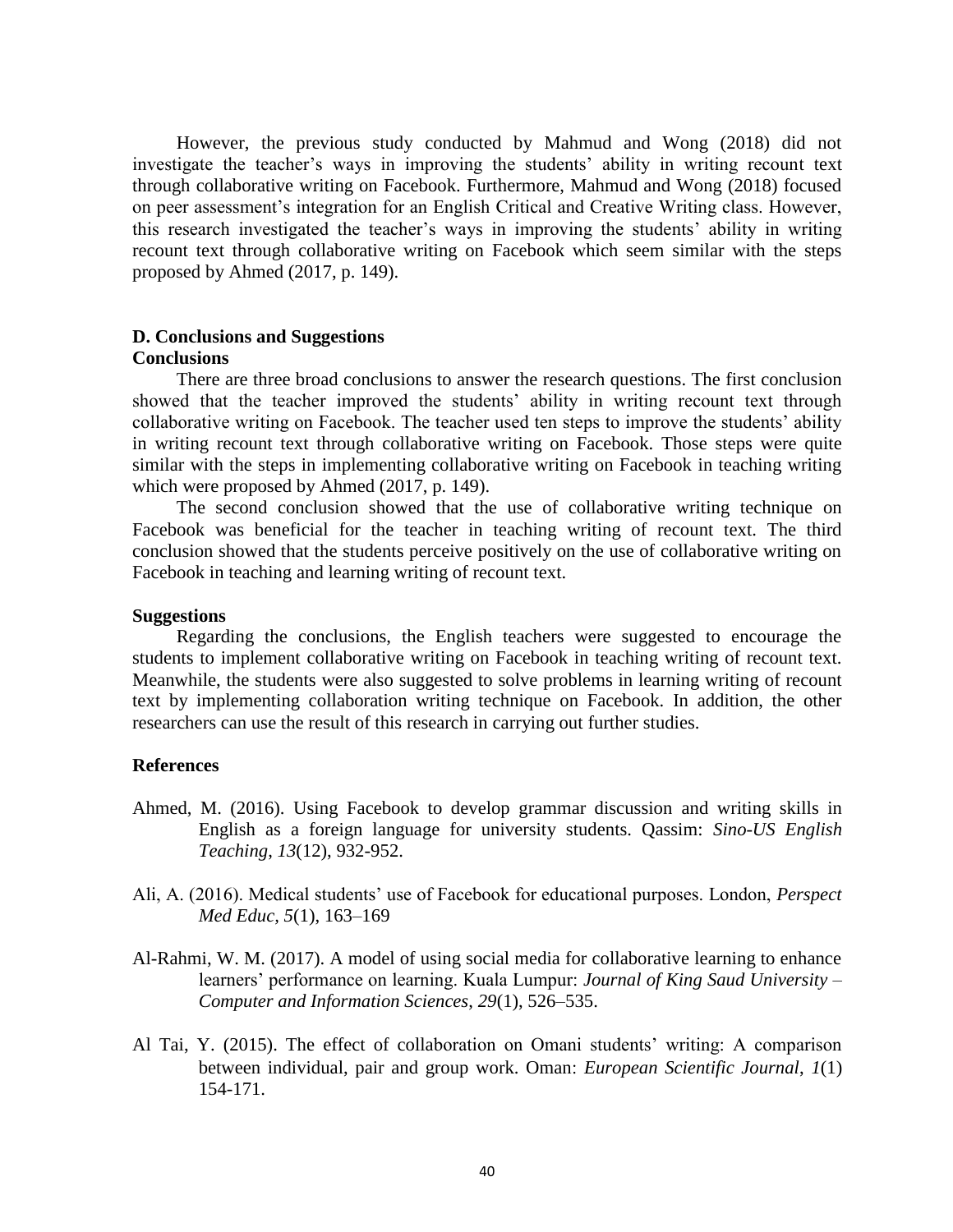- Al-Tamimi, M. F. (2018). The effect of using Facebook on improving English language writing skills and vocabulary enrichment among University of Jordan sophomore Students. Jordan: *Journal of Social Sciences (COES&RJ-JSS), 7*(3), 187-214.
- Amasha, M., & Alkhalaf, S. (2014). The effect of using Facebook markup language (FBML) for designing an e-learning model in higher education. Alrass: *International Journal of Research in Computer Science, 4*(5), 1-9.
- Ananthan, A. S., & Said, N. E. M. (2019). The effects of collaborative writing through Facebook on pupils' ESL writing apprehension. Selangor: *International Journal of New Technology and Research (IJNTR)*, *5*(5), 7-13.
- Ataie, F., Shah, A. S., & Nazir, M. N. M. (2015). Collaborative learning, using Facebook's page and groups. Kuala Lumpur: *International Journal of Computer System, 2*(2), 47- 52.
- Bailey, D. R., & Judd, C. (2018). The effects of online collaborative writing and TOEIC writing test-preparation on L2 writing performance. Korea: *The Journal of Asia TEFL*, *15*(12), 383-397.
- Behroozizad, S. (2015). An integrated approach to improve the writing performance of the Iranian EFL learners: Scaffolding means and process writing. Maragheh: *International Journal of Language Learning and Applied Linguistics World (IJLLALW), 8*(1), 112‐125.
- Beseler, L. M. & Qi, L. (2014). A Study in Collaborative Writing. Minnesota: International *Journal of Bilingual & Multilingual Teachers of English*, *2*(1), 15-29.
- Bryman, A. (2005). *Research methods and organization studies*. London: Taylor & Francis Group.
- Dawson, C. (2007). *A practical guide to research methods: A user-friendly manual for mastering research techniques and projects (Third edition)*. Oxford: How To Books Ltd.
- Dhillon, B., Herman, H., & Syafryadin, S. (2020). The Effect of Skimming Method to Improve Students' Ability in Reading Comprehension on Narrative Text.. *Linguists : Journal Of Linguistics and Language Teaching, 6*(1), 77-88. doi[:http://dx.doi.org/10.29300/ling.v6i1.2991](http://dx.doi.org/10.29300/ling.v6i1.2991)
- Martina, F., Syafryadin, S., Juwita, S., & Rakhmanina, L. (2020). The effect of time constraint on student reading comprehension test performance in narrative text. *Journal of Languages and Language Teaching*, *8*(3), 323-329.
- Fraenkel, J. R., Wallen, N., & Hyun, H. (2012). *How to design and evaluate research in education (Eighth edition)*. New York: The McGraw-Hill Companies, Inc.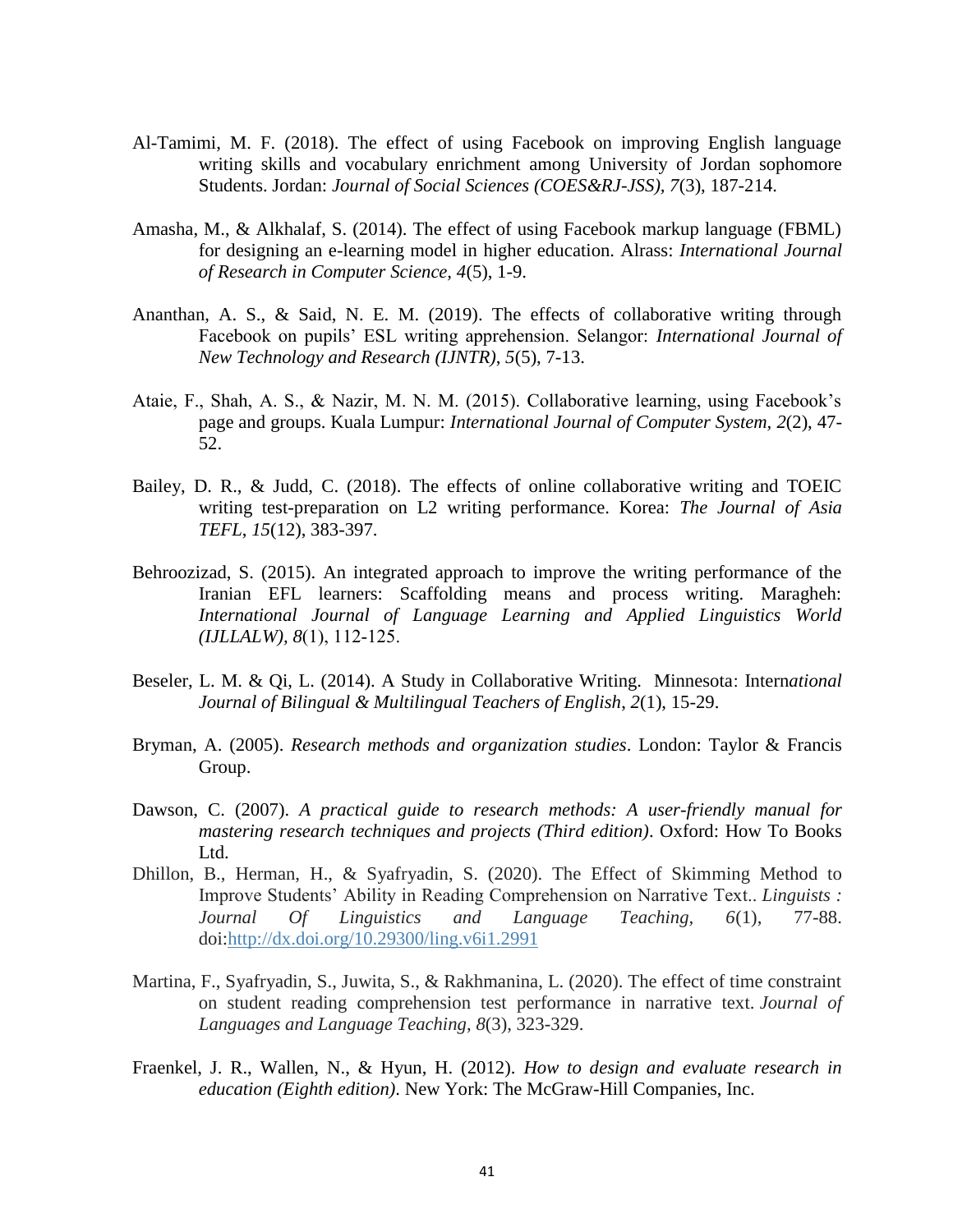- Ghufron, M. A., & Hawa, M. (2015). The effect of collaborative writing technique in teaching argumentative essay writing viewed from the students' creativity. Bojonegoro: *LANGUAGE CIRCLE: Journal lof Language and Literature*, *10*(1), 49-60.
- Harmer, J. (2004). *How to teach writing.* Essex: Person Education Limited.
- Hilman, A. (2019). The effectiveness of using Instagram in developing students' descriptive text writing. Ciamis: *Journal of Applied Linguistics and Literacy (JALL), 3*(1), 31-44.
- Ibrahim, S., Saad, S., Tahir, M. N., & Primsuwan, P. 2(018). Promoting learners' autonomy by using Facebook to enhance students' writing skills. Kedah: *Journal of Creative Practices in Language Learning and Teaching (CPLT), 6*(1), 56-68.
- Jalili, M. H., & Shahrokhi, M. (2017). The effect of collaborative writing on Iranian EFL learners' L2 writing anxiety and attitudes. Isfahan: *Journal of Applied Linguistics and Language Research*, *4*(2), 203-215.
- Knapp, P., & Watkins. M. (2005). *Genre, text, grammar: Technologies for teaching and assessing writing.* Sydney: University of New South Wales Press, Ltd.
- Kustina, Y., Febriani, R. B., & Rohayati, D. (2020). Indirect teacher feedback to reduce students' grammatical errors in writing recount text**.** Ciamis: *Journal of Applied Linguistics and Literacy (JALL), 2*(2), 125-134.
- Lawrence, D., & Wah, L. K. (2016). Collaborative writing among second language learners using Google docs in a secondary school context. Sabah: *International Journal on E-Learning Practices (IJELP)*, *3*(1), 63-81.
- Li, V. (2016). Social media in English language teaching and learning. Hong Kong: *International Journal of Learning and Teaching, 3*(2), 148-153.
- Mahmud, M. M., & Wong, S. F. (2018). Facebook and Collaborative Learning: An Empirical Study on Online Assessment. Bandar Sunway: *International Journal of Learning and Teaching*, *4*(2), 107-113.
- Manchón, R. M. (2011). *Learning-to-write and writing-to-learn in an additional language.* Amsterdam: John Benjamins Publishing Company.
- Marleni, M. (2020). Enhancing the Students' Writing Skill through Technological Writing Feature of Wridea. *Journal of English Education and Teaching*, *4*(1), 140-153.
- Rahmawati, I. N., Syafryadin, S., & Widiastuti, R. (2019). Teaching Narrative Writing Using Freaky Fables Game: An Experimentation. *English Education: Jurnal Tadris Bahasa Inggris*, *12*(2), 147-155.